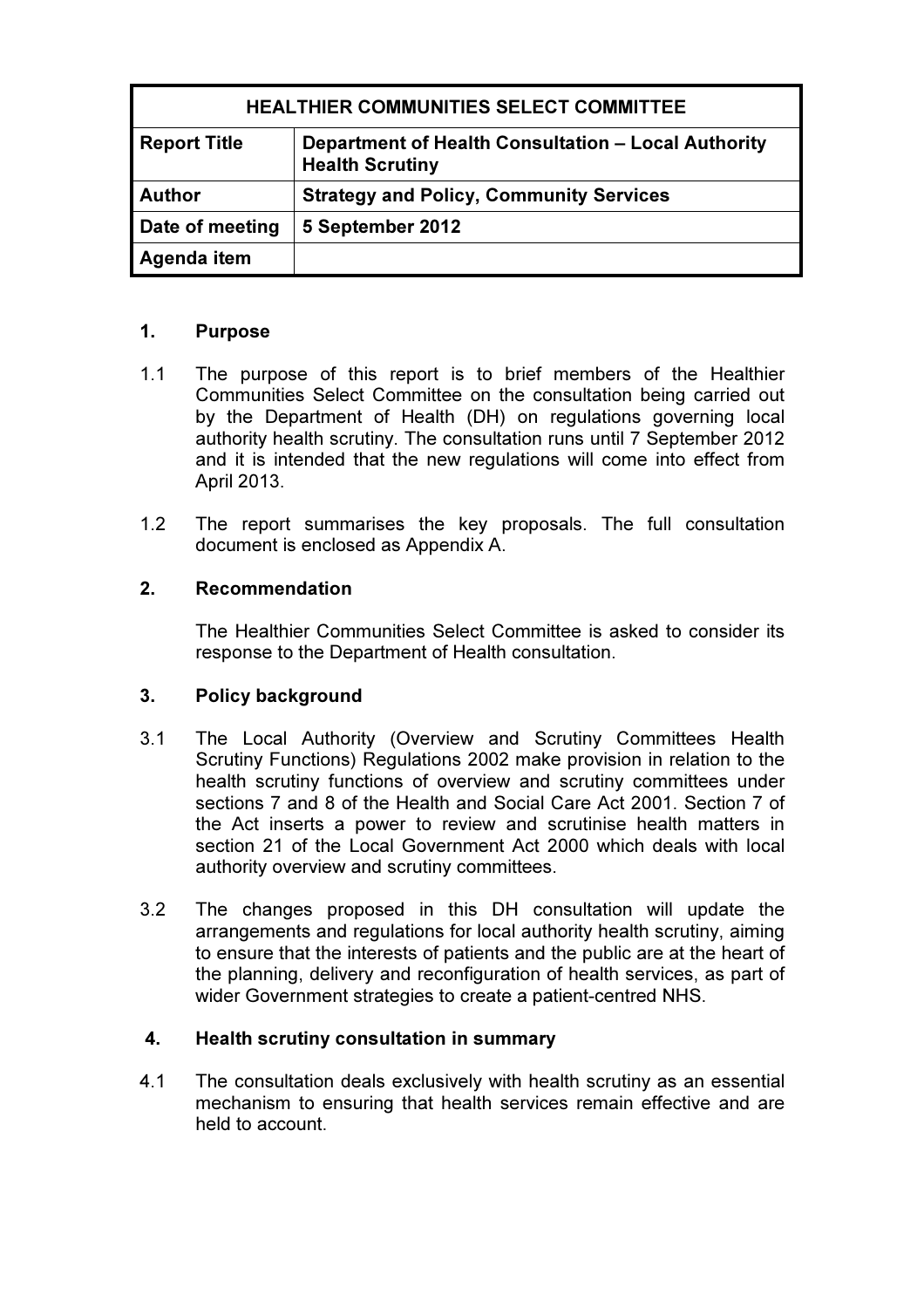- 4.2 The consultation seeks views on whether health service reconfiguration and referrals should also include:
	- A requirement for local authorities and the NHS to agree and publish clear timescales for making a decision on whether a proposal should be referred;
	- A new intermediate referral stage to the NHS Commissioning Board for some service reconfigurations;
	- A requirement for local authorities to take account of the financial sustainability of services when considering a referral, in addition to issues of safety, effectiveness and the patient experience;
	- A requirement for health scrutiny to obtain the agreement of the full Council before a referral can be made.
- 4.3 The DH acknowledges that earlier engagement on this issue highlighted a range of related matters on which the NHS and local authorities would welcome further clarification and advice, that cannot be provided within regulations alone. The DH intend to address this through the production of statutory guidance to accompany the new regulations.

## 5. Responding to the consultation

- 5.1 The deadline for responding to the consultation is 7 September 2012.
- 5.2 Responses can be made online, via the DH website: (http://consultations.dh.gov.uk/public-patient-engagementexperience/http-consultations-dh-gov-uk-ppe-localauthority/consult\_view ) Responses are also accepted by post or via email.
- 5.3 Comments made may be shared with colleagues in the DH, and/or be published in a summary of responses, unless specifically requested otherwise.

### 6. Financial implications

There are no specific financial implications arising from this report.

### 7. Legal implications

Proposed changes to the scrutiny regulations, if implemented, could change some of the duties and functions of health scrutiny in Lewisham. Existing regulations sustain unless or until the new regulations are introduced.

### 8. Crime and disorder implications

There are no specific crime and disorder implications arising from this report.